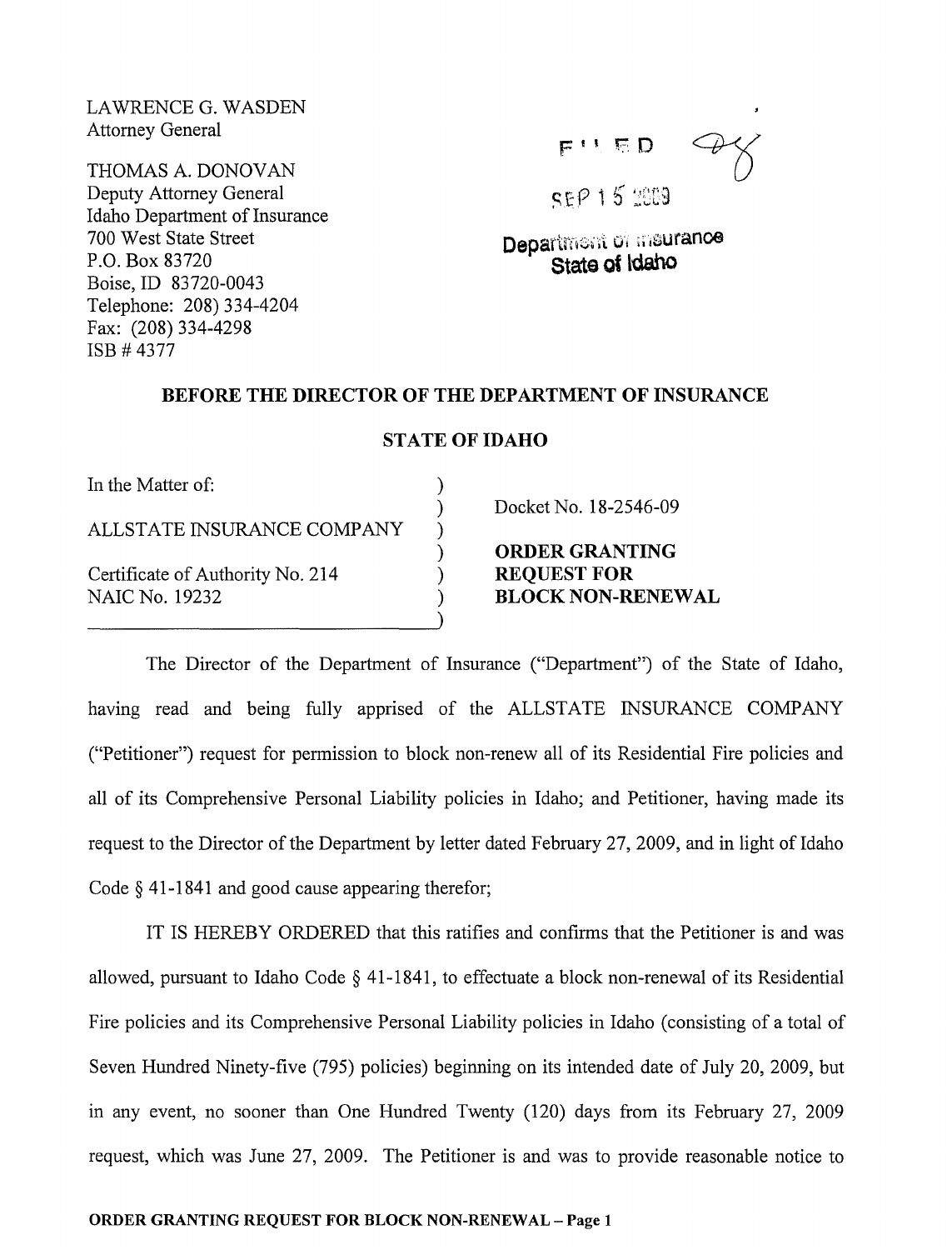policyholders affected by the non-renewals allowed by this order in accordance with the policies. This order is a final order and is effective immediately.

#### NOTIFICATION OF RIGHTS

This is a final order of the agency. Any party may file a motion for reconsideration of this final order within fourteen (14) days of the service date of this order. The agency will dispose of the petition for reconsideration within twenty-one (21) days of its receipt, or the petition will be considered denied by operation oflaw. *See* Section 67-5246(4), Idaho Code.

Pursuant to Sections 67-5270 and 67-5272, Idaho Code, any party aggrieved by this final order or orders previously issued in this case may appeal this final order and all previously issued orders in this case to district court by filing a petition in the district court of the county in which:

- i. A hearing was held,
- ii. The final agency action was taken,
- iii. The party seeking review of the order resides, or operates its principal place of business in Idaho, or
- iv. The real property or personal property that was the subject of the agency action is located.

An appeal must be filed within twenty-eight (28) days (a) of the service date of this final order, (b) of an order denying petition for reconsideration, or (c) the failure within twenty-one (21) days to grant or deny a petition for reconsideration, whichever is later. *See* Section 67-5273, Idaho Code. The filing of an appeal to district court does not itself stay the effectiveness or enforcement of the order under appeal.

DATED and EFFECTIVE this  $5 \frac{H}{100}$  day of September 2009.

**WILLIAM** irector Idaho Department of  $\Lambda$ nsurance